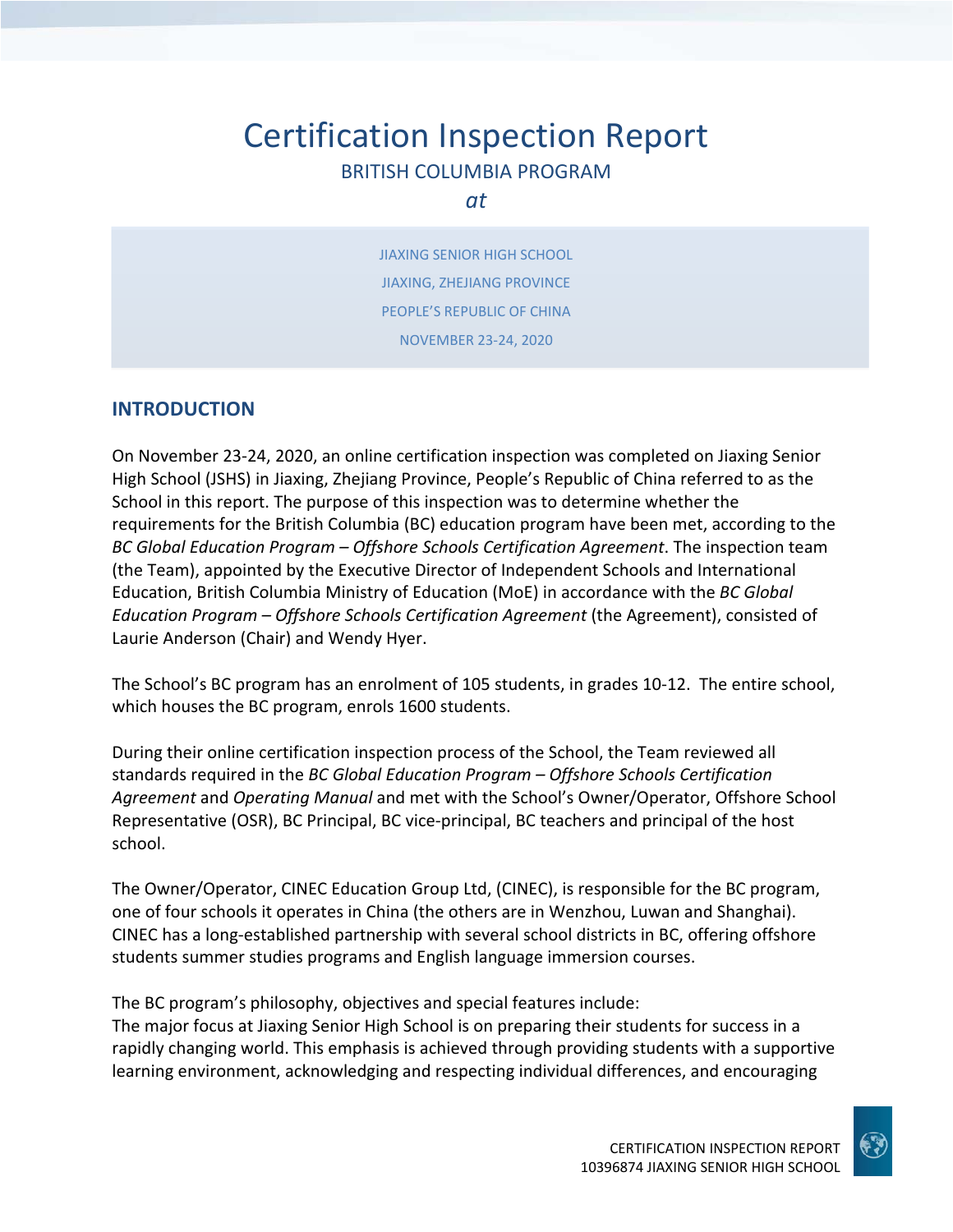students to challenge their personal limits and aim for excellence. The School's goals are reinforced through the links with the other CINEC schools and their shared commitment to professional development that supports student learning.

The Team would like to thank Jiaxing Senior High School for its hospitality, cooperation and preparedness for the inspection visit.

| The School has satisfactorily addressed requirements contained in the previous inspection<br>report. |                                     |                               |                               |
|------------------------------------------------------------------------------------------------------|-------------------------------------|-------------------------------|-------------------------------|
| Requirement<br>Met                                                                                   | $\Box$ Requirement<br>Partially Met | $\Box$ Requirement<br>Not Met | $\boxtimes$ Not<br>Applicable |
| Comment:<br>There were no requirements in the previous report.                                       |                                     |                               |                               |

### **BUSINESS PLAN 1.0**

| The Owner/Operator has submitted a business plan to the BC Ministry of Education,<br>confirming the sustainability of the program. |                       |                                                                                                                                                                                                                                                                                                                                                                                                                                                                     |  |
|------------------------------------------------------------------------------------------------------------------------------------|-----------------------|---------------------------------------------------------------------------------------------------------------------------------------------------------------------------------------------------------------------------------------------------------------------------------------------------------------------------------------------------------------------------------------------------------------------------------------------------------------------|--|
| $\boxtimes$ Requirement                                                                                                            | Requirement<br>$\Box$ | $\Box$ Requirement                                                                                                                                                                                                                                                                                                                                                                                                                                                  |  |
| Met                                                                                                                                | <b>Partially Met</b>  | Not Met                                                                                                                                                                                                                                                                                                                                                                                                                                                             |  |
| Comment:                                                                                                                           |                       |                                                                                                                                                                                                                                                                                                                                                                                                                                                                     |  |
|                                                                                                                                    |                       | The School has a long-term plan to increase enrolment to 150 students (currently 110), or<br>two classes in each of grade 10, 11 and 12. Their goal of establishing an ELL program in a<br>nearby middle school is on hold due to the pandemic. The School has a comprehensive<br>marketing plan, including a print and digital component, outreach to their alumni network,<br>publishing university acceptance rates, and promotional items with the School logo. |  |
| Commendation:<br>University of Toronto.                                                                                            |                       | The School is commended for expanding what was already a substantive and successful<br>recruitment and marketing program. The School website includes profile of successful<br>graduates who have been accepted into top Canadian universities, including UBC and                                                                                                                                                                                                   |  |

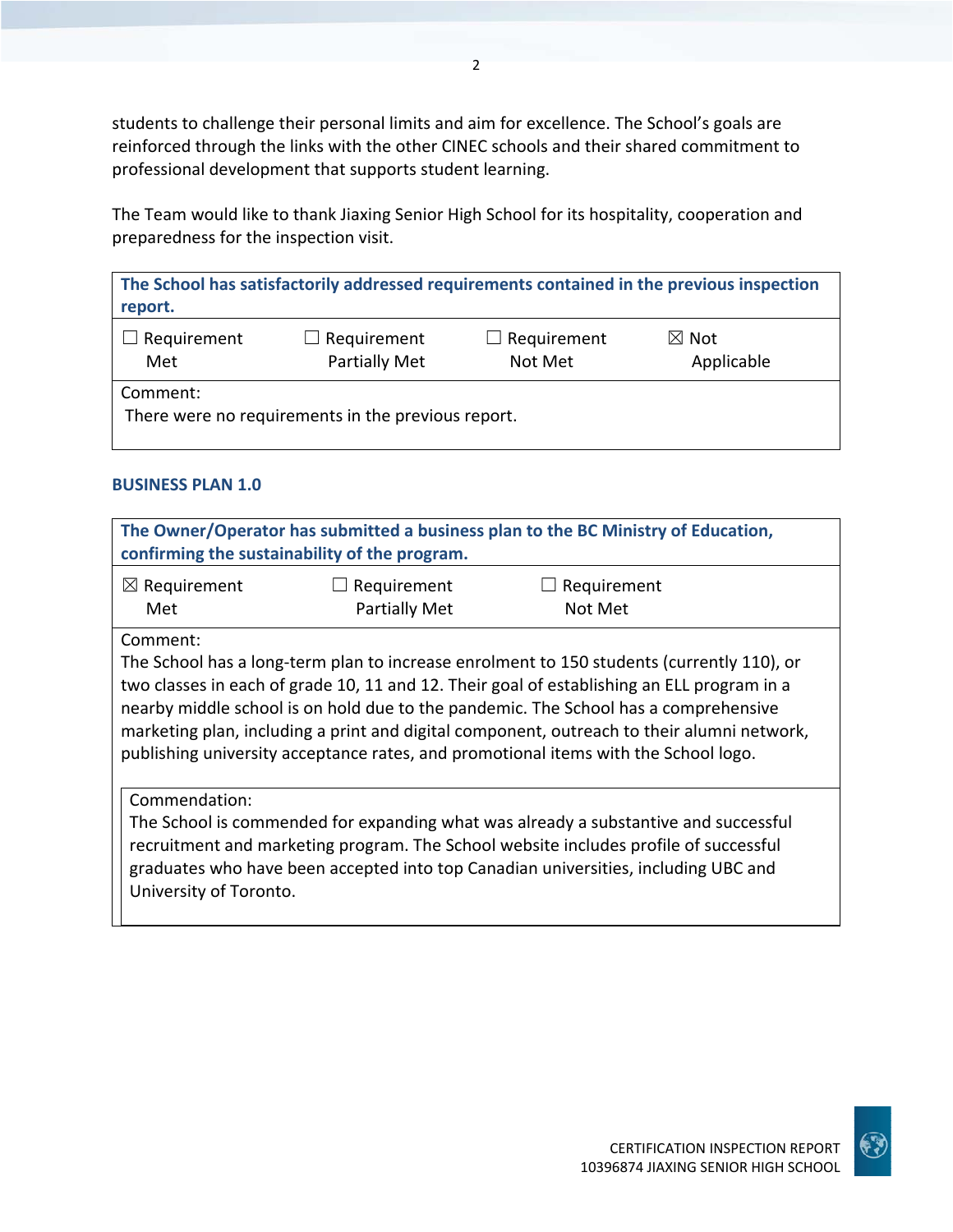### **INSPECTION CATALOGUE 2.0**

| 2.02 The Owner/Operator meets all requirements as set forth in the BC Global Education<br>Program Offshore Schools Certification Agreement (the Agreement).                                                                                                |                                                                            |                                                                                        |  |
|------------------------------------------------------------------------------------------------------------------------------------------------------------------------------------------------------------------------------------------------------------|----------------------------------------------------------------------------|----------------------------------------------------------------------------------------|--|
| $\boxtimes$ Requirement<br>Met                                                                                                                                                                                                                             | $\Box$ Requirement<br><b>Partially Met</b>                                 | $\Box$ Requirement<br>Not Met                                                          |  |
| Comment:<br>The Team confirmed that the Certification Agreement requirements are fully met. The<br>Owner/Operator, Harvey Su, and the OSR, Tom Harris, have an established record as<br>supportive, professional and reliable CINEC officials.             |                                                                            |                                                                                        |  |
| Commendation:<br>The Owner/Operator and the OSR are commended for their strong, professional and<br>ongoing links with the School. There is a demonstrable sense of continuous support<br>provided to the School from both the OSR and the Owner/Operator. |                                                                            |                                                                                        |  |
|                                                                                                                                                                                                                                                            | operate the offshore school, as outlined in section 5.03 of the Agreement. | 2.03 The Owner/Operator has written approval from the appropriate government entity to |  |

| $\boxtimes$ Requirement | $\Box$ Requirement | $\Box$ Requirement |
|-------------------------|--------------------|--------------------|
| Met                     | Partially Met      | Not Met            |

Comment:

The Team confirmed that the School's written approval to operate from the Jiaxing Education Bureau is current and extends until the conclusion of the 2022/23 school year.

| 2.04-2.05 The School meets local building, safety and cafeteria codes and regulations. The<br>facilities are deemed to be suitable to support the BC program. |                                     |                                                                                                                                                                                                |  |
|---------------------------------------------------------------------------------------------------------------------------------------------------------------|-------------------------------------|------------------------------------------------------------------------------------------------------------------------------------------------------------------------------------------------|--|
| $\boxtimes$ Requirement<br>Met                                                                                                                                | $\Box$ Requirement<br>Partially Met | $\Box$ Requirement<br>Not Met                                                                                                                                                                  |  |
| Comment:                                                                                                                                                      |                                     | The School meets all relevant and current safety codes and regulations, in alignment with the<br>larger Jiaxing Senior High School they are situated within. The host school has 1600 students |  |

larger Jiaxing Senior High School they are situated within. The host school has 1600 students on large campus site. The School has access to the facilities of the main school, including gymnasium, soccer fields and cafeteria.

COVID‐19 safety protocols were established and documented early in the pandemic. The closely monitored lockdown of the initial period has resulted in no virus transmission for several months as of the time of the inspection.

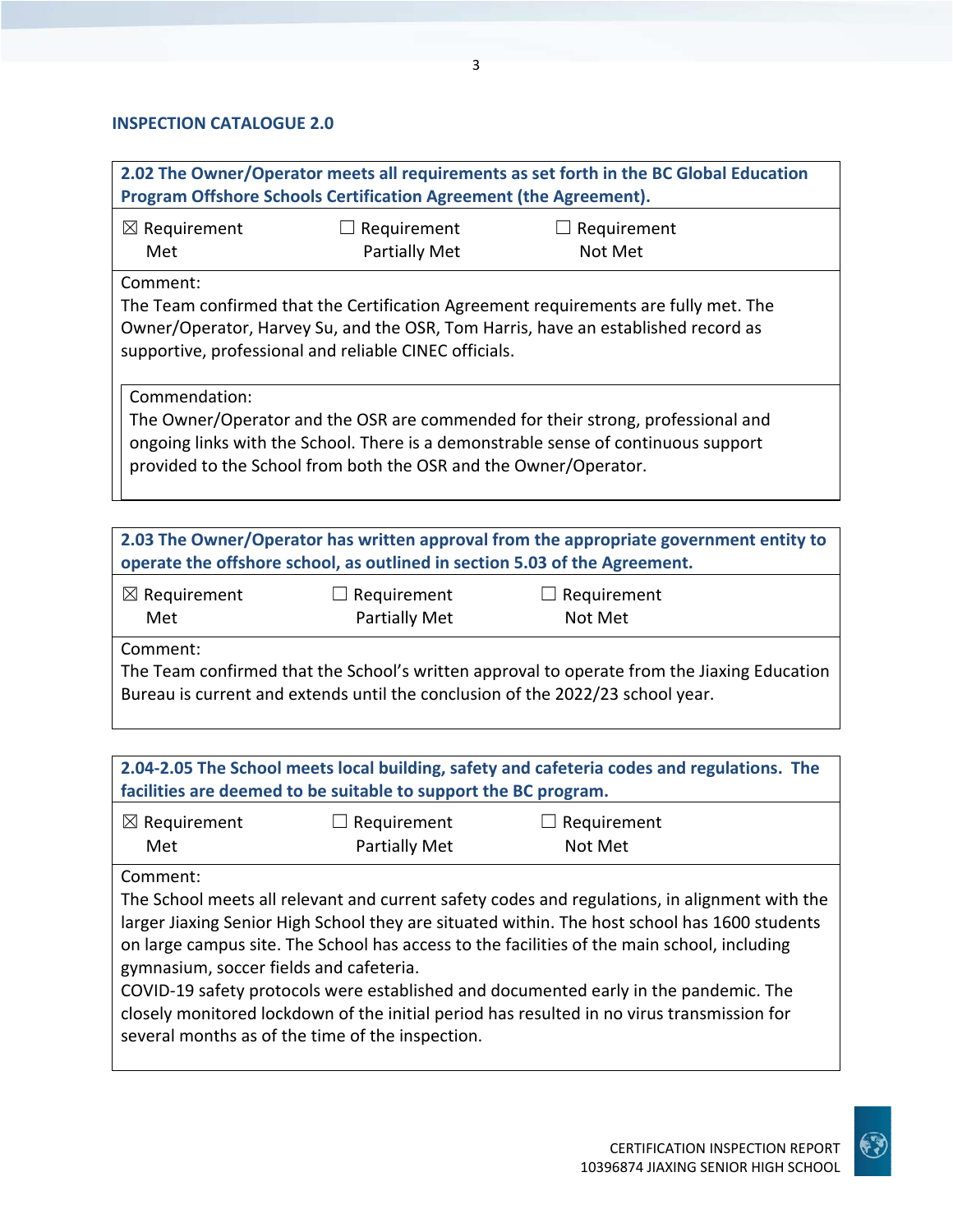The School has regular fire drills and students are trained in emergency exit procedures. The School has a policy regarding provision of care for staff and students in the event of an emergency.

**2.06 Offshore School Representative (OSR) ‐ The Owner/Operator must appoint an individual to act as offshore school representative. This individual must be confirmed by the province and must meet all of the requirements set out in section 14 of the Agreement.**

| $\boxtimes$ Requirement | $\Box$ Requirement   | $\Box$ Requirement |
|-------------------------|----------------------|--------------------|
| Met                     | <b>Partially Met</b> | Not Met            |

Comment:

The appointed Offshore School Representative (OSR) is a former superintendent of schools in BC. The OSR brings decades of senior management expertise and experience to the role, including re‐organizing a large and growing suburban school district, cultivating a strong professional learning community, and overseeing the opening of many new schools during a period of rapid expansion.

| catalogue for offshore schools.                                                                                                                                             |                                                                                                                                       | 2.07 The Principal meets the requirements as outlined in section 2.07 of the inspection                                                                                                                                                                                                                                                                                                              |  |
|-----------------------------------------------------------------------------------------------------------------------------------------------------------------------------|---------------------------------------------------------------------------------------------------------------------------------------|------------------------------------------------------------------------------------------------------------------------------------------------------------------------------------------------------------------------------------------------------------------------------------------------------------------------------------------------------------------------------------------------------|--|
| $\boxtimes$ Requirement<br>Met                                                                                                                                              | Requirement<br><b>Partially Met</b>                                                                                                   | Requirement<br>Not Met                                                                                                                                                                                                                                                                                                                                                                               |  |
| Comment:                                                                                                                                                                    | experience teaching within the CINEC system and also in South Korea.<br>school, and his obvious organizational and leadership skills. | The Principal meets the requirements outlined in section 2.07 of the inspection catalogue.<br>The Principal was assigned to the School in September of this year (2020) and brings years of<br>The initial success of the Principal is clearly evident in his familiarity with the School's culture,<br>the demonstrable respect he has earned with the teaching staff and the principal of the host |  |
| As a member of one of Canada's indigenous groups, the Principal plans to support and<br>contribute to the School's application of the First Peoples Principles of Learning. |                                                                                                                                       |                                                                                                                                                                                                                                                                                                                                                                                                      |  |
| Commendation:                                                                                                                                                               | Principal of the host school, students and parents.                                                                                   | The CINEC organization is commended for promoting a capable, professional and committed<br>Principal. In his short time at the School, the Principal has earned the respect of staff, the                                                                                                                                                                                                            |  |

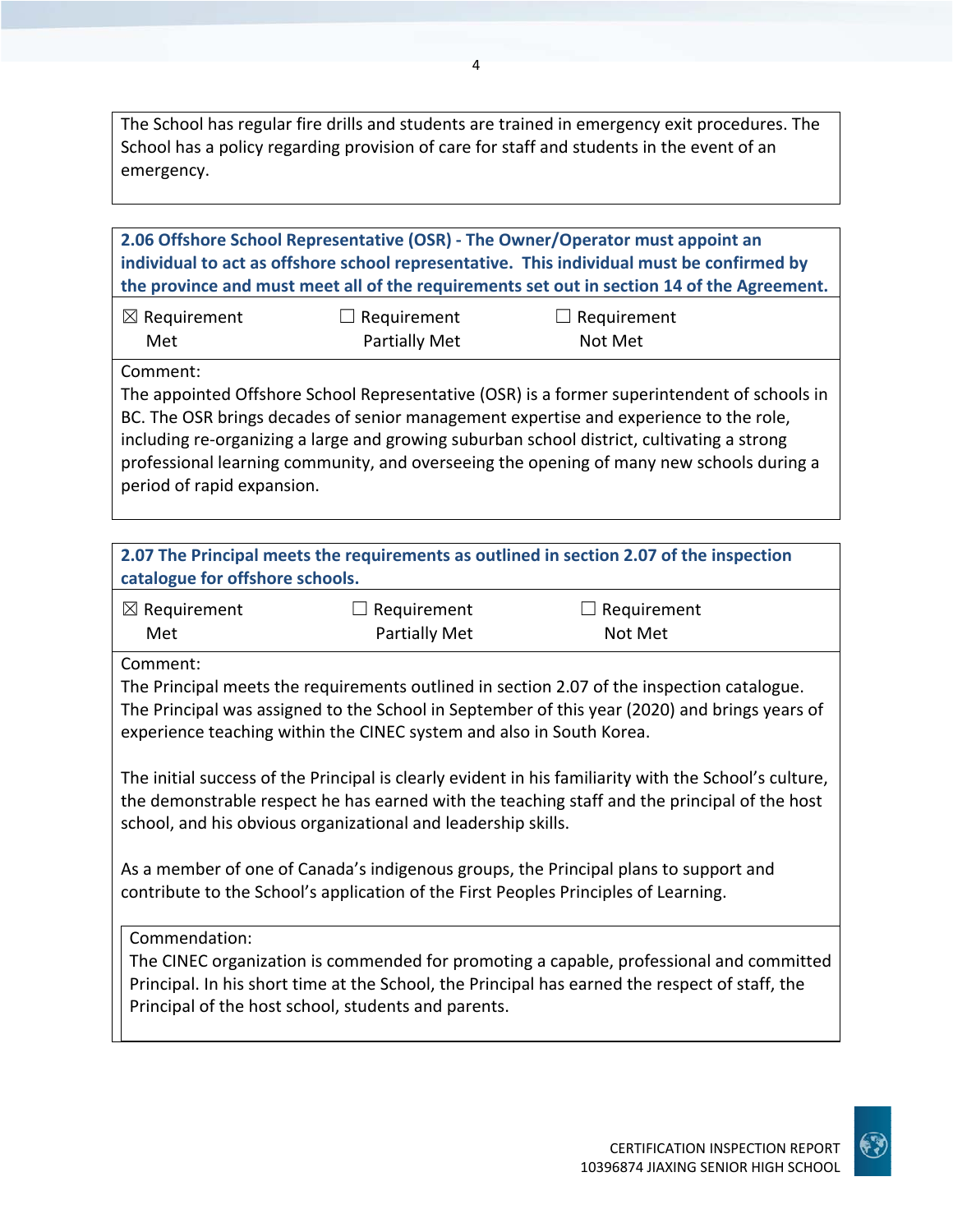## **2.08 The School meets the administrative support requirements as outlined in section 2.08 of the inspection catalogue for offshore schools.**

| $\boxtimes$ Requirement | $\Box$ Requirement | $\Box$ Requirement |
|-------------------------|--------------------|--------------------|
| Met                     | Partially Met      | Not Met            |

### Comment:

The School has an extensive support structure in place to meet the administrative requirements outlined in the inspection catalogue. Within the School this includes a very experienced, highly competent bilingual administrative assistant, an experienced VP, and a very cooperative, supportive administrative team in the host school. External but closely linked to the School, the CINEC Superintendent and Deputy Superintendent provide administrative oversight, technical advice, professional development opportunities, and teacher recruitment and retention support.

Commendation:

The School is commended for establishing a robust, positive and trusting relationship with the host school. The collaborative partnership with the large Chinese secondary school is instrumental to the BC program's longevity and growth.

| 2.09 The School meets the Student Record requirements as outlined in section 2.09 of the<br><b>Inspection Catalogue for offshore schools.</b> |                                     |                                                                                                                                                                                                                                                                                   |  |
|-----------------------------------------------------------------------------------------------------------------------------------------------|-------------------------------------|-----------------------------------------------------------------------------------------------------------------------------------------------------------------------------------------------------------------------------------------------------------------------------------|--|
| $\boxtimes$ Requirement<br>Met                                                                                                                | Requirement<br><b>Partially Met</b> | $\Box$ Requirement<br>Not Met                                                                                                                                                                                                                                                     |  |
| Comment:                                                                                                                                      |                                     | The Student records were sampled and found to be consistently well organized, complete<br>and safety secured. All required documents, including parent consent forms, the 1701 forms,<br>student identification cards and report cards were well organized and easily accessible. |  |

# **2.10‐2.18 The School meets the teacher certification requirements as outlined in sections 2.10‐2.18 of the inspection catalogue for offshore schools.**

| $\boxtimes$ Requirement | $\Box$ Requirement   | $\Box$ Requirement |
|-------------------------|----------------------|--------------------|
| Met                     | <b>Partially Met</b> | Not Met            |

Comment:

**The Team confirms that all authorized persons under the Agreement possess valid and current certification under the Ministry of Education.**

The Team confirmed that the BC teaching staff are authorized to teach and have valid work permits and visas. One of the BC‐certified teachers is teaching remotely from Calgary as he waits on the Canadian government to issue a passport. The local teachers all have translated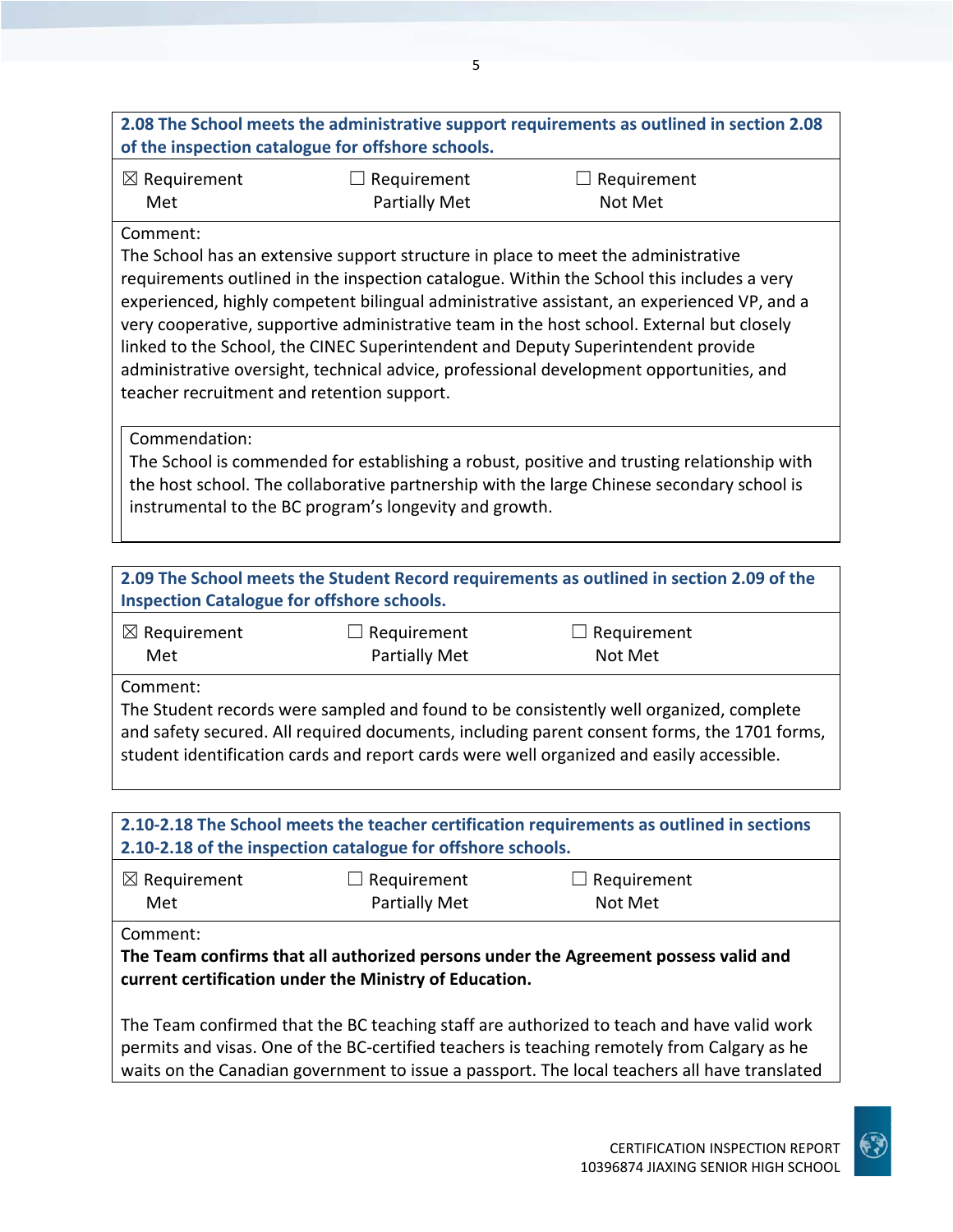criminal record checks on file, and the host school has MoE authorization to teach Physical Education and Information and Communications Technology. There is a demonstrably strong working relationship between local and BC teachers.

**2.19 The School meets the requirements for curriculum implementation outlined in section 2.19 of the inspection catalogue for offshore schools.** ☒ Requirement Met  $\Box$  Requirement Partially Met  $\Box$  Requirement Not Met Comment: The Team reviewed planning documents and discussed implementation of the new curriculum with teachers, students and the Principal. It is evident from the conversations and documentation that the BC Education Plan continues to be effectively implemented. Evidence of this includes: a) a broad range of instructional practices in place, including sharing circles, inquiry learning, reflective journals, group projects and "real world" learning assignments; b) infusion of First Peoples Principles of Learning across the curriculum, e.g. reading books by indigenous scholars, exploring traditional dye-making in Chemistry 12, and

Competencies and understanding the Big Ideas (School has creative system of identifying and reinforcing student use of Core Competencies).

The Team were impressed by both the committed approach the teachers are taking with collaborative curriculum planning and implementation, and by how enthusiastic and articulate students are about learning in the BC program. The Team also noted that the CINEC network of schools has a professional development plan in place that focuses on ongoing, classroom‐embedded, professional learning for teachers. Due to the pandemic, this program will be online this year.

learning the history of indigenous peoples; c) a strategic emphasis on acquiring the Core

### Commendation:

The Team commends the School for implementing a weekly inquiry block, which offers increased student choice and enables students to gain credits in an area of interest. The Team further commends the staff for the collaboration and commitment to implementing the new curriculum.

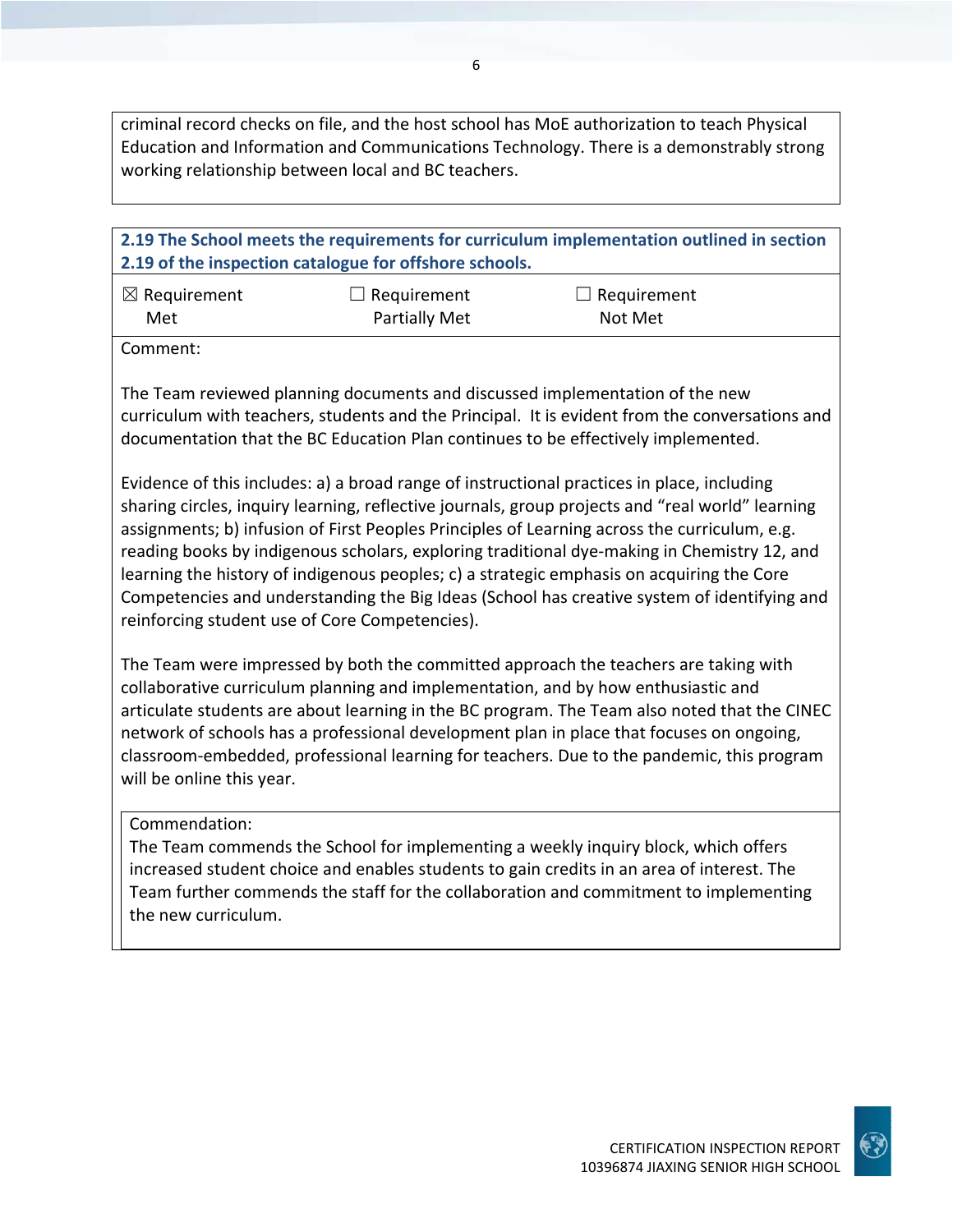# **2.20 The School meets the requirements for English language assessment and acquisition as outlined in section 2.20 of the inspection catalogue for offshore schools.**

| $\boxtimes$ Requirement | $\Box$ Requirement | $\Box$ Requirement |
|-------------------------|--------------------|--------------------|
| Met                     | Partially Met      | Not Met            |

### Comment:

The School meets the requirements for English Language Assessment and Acquisition. The comprehensive entry language assessment test includes reading, listening, writing and speaking components, and is monitored and approved by the Principal.

The Team saw evidence of a well‐organized English program that supports English language acquisition. In grade 10, students are provided extra grammar instruction by a local teacher, and an Educational Assistant provides support to struggling students in English and Social Studies courses. Grade 11 and 12 students are enrolled in four English credits each semester to support their English language acquisition. All students participate in supervised silent reading every morning and participate in the Speak‐Up program which focuses on improving oral language proficiency.

At staff meetings, teachers share ELL and language acquisition strategies that can be used across all content areas. Teachers assess students' English language proficiency on an ongoing basis using the BC Performance Standards for Writing and an oral language rubric.

Commendation:

The School is commended for implementing a comprehensive and engaging program in support of English language acquisition.

| for offshore schools.                      |                                                          | 2.21(a-e) The School meets the course credit requirements (equivalency, challenge,<br>exemptions and BAA courses) as outlined in section 2.21 (a-e) of the inspection catalogue                                                                                                         |  |
|--------------------------------------------|----------------------------------------------------------|-----------------------------------------------------------------------------------------------------------------------------------------------------------------------------------------------------------------------------------------------------------------------------------------|--|
| $\boxtimes$ Requirement<br>Met             | Requirement<br>Partially Met                             | $\Box$ Requirement<br>Not Met                                                                                                                                                                                                                                                           |  |
| Comment:<br>D) and 12 (YSSC 12A, B, C, D). | Web Development 10 and Physical and Health Education 10. | The School meets the course credit requirements as per the inspection catalogue. The school<br>currently offers three BAA courses: Chinese Culture 10 (YSSC 10A, B, C, D), 11(YSSC 11A, B, C,<br>The School offers several Ministry-approved exempted courses: Mandarin 10, 11, and 12, |  |

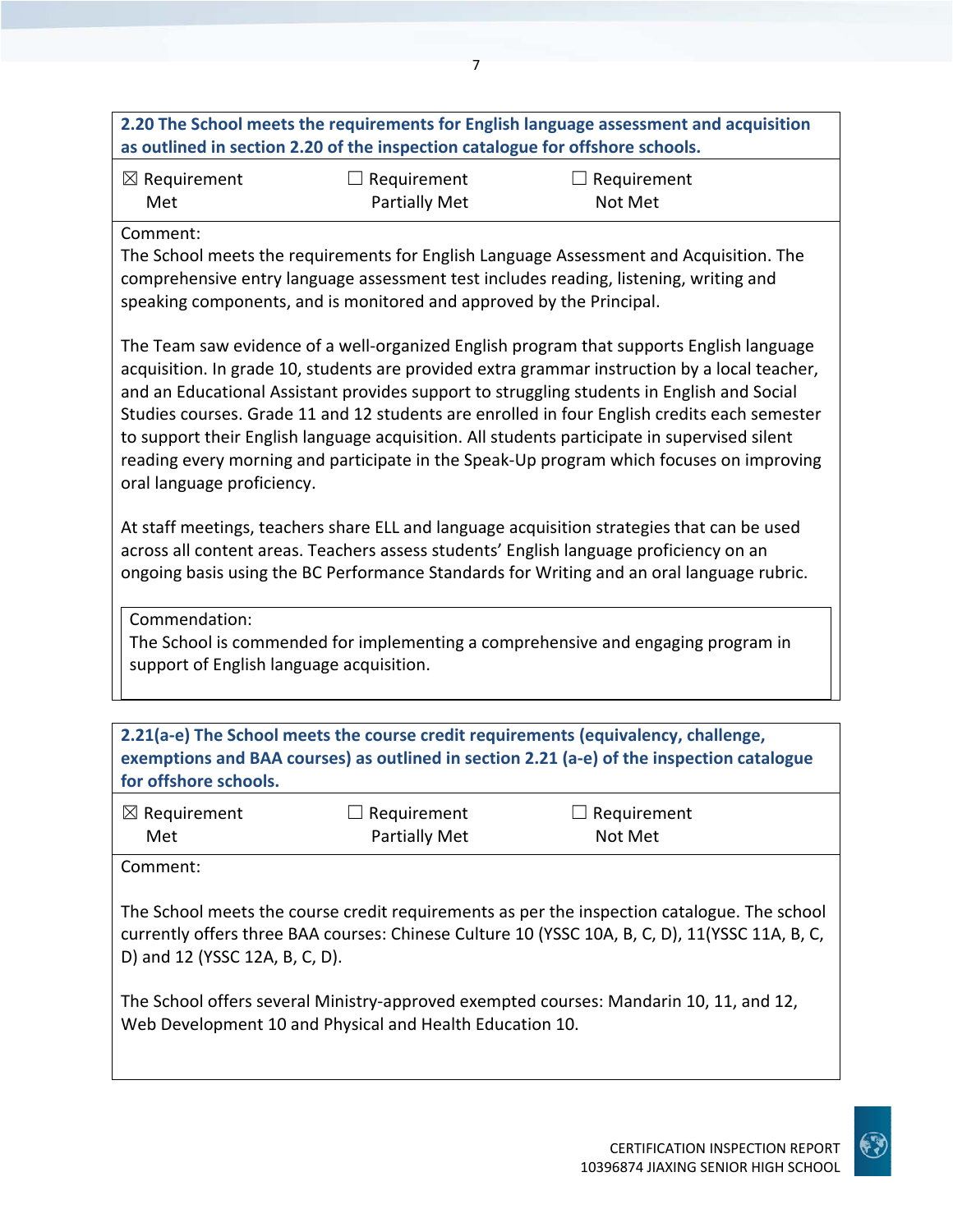**2.21(f‐g) The School meets the course overview/course planning requirements as outlined in Schedule B Part I, 2. (e) of the Agreement; namely, that all BC program courses offered in the School meet or exceed the ministry learning outcomes/learning standards identified in the educational program guides for each course.**

| $\boxtimes$ Requirement | $\Box$ Requirement | $\Box$ Requirement |
|-------------------------|--------------------|--------------------|
| Met                     | Partially Met      | Not Met            |

Comment:

The Team reviewed curricular documentation providing evidence that grade 10‐12 course documents meet the requirements of the redesigned curricular framework. Annual plans for each course included a course synopsis, the Big Ideas, Curricular Competencies, Core Competencies, unit plans and formative and summative assessment strategies. As well, most of the plans include the evaluation structure. The School provides staff with an annual plan template that explicitly identifies the elements of the redesigned curriculum framework. Many of the plans have been developed using this common template. Submitted documentation indicated that teachers are well on their way to refining planning documents to clearly reflect the Curriculum Competencies (Know, Do, Understand) of the new curriculum. Planning for assessment was demonstrated to be consistent with the new grade 10‐12 curricular frameworks.

Commendation:

The School is commended for the work it has put into transitioning course overviews to the new curricular framework and for the authentic engagement of all teachers in making the new curriculum a reality in their day‐to‐day teaching.

**2.22 The School meets the instructional time allotment requirements as outlined in section 4.5 of the inspection catalogue for offshore schools, including the requirements set out in** sections 1.1 to 6, with the exception of s.  $4(5)(b)$ ,  $4(6)$ ,  $5(8)(a)$  and (d) and s. 5.3 of **Ministerial Order 41/91, the Educational Standards Order, enacted under the Independent School Act.**

| $\boxtimes$ Requirement | $\Box$ Requirement   | $\Box$ Requirement |  |
|-------------------------|----------------------|--------------------|--|
| Met                     | <b>Partially Met</b> | Not Met            |  |

Comment:

All students in the School are working toward earning both a Dogwood Diploma as well as the Chinese High School Certificate. The School provides 5.5 hours of instruction per day over a reported 196 days per year for a total of 1023 hours of instruction per school year. This exceeds the Ministry requirement of a minimum of 850 hours.

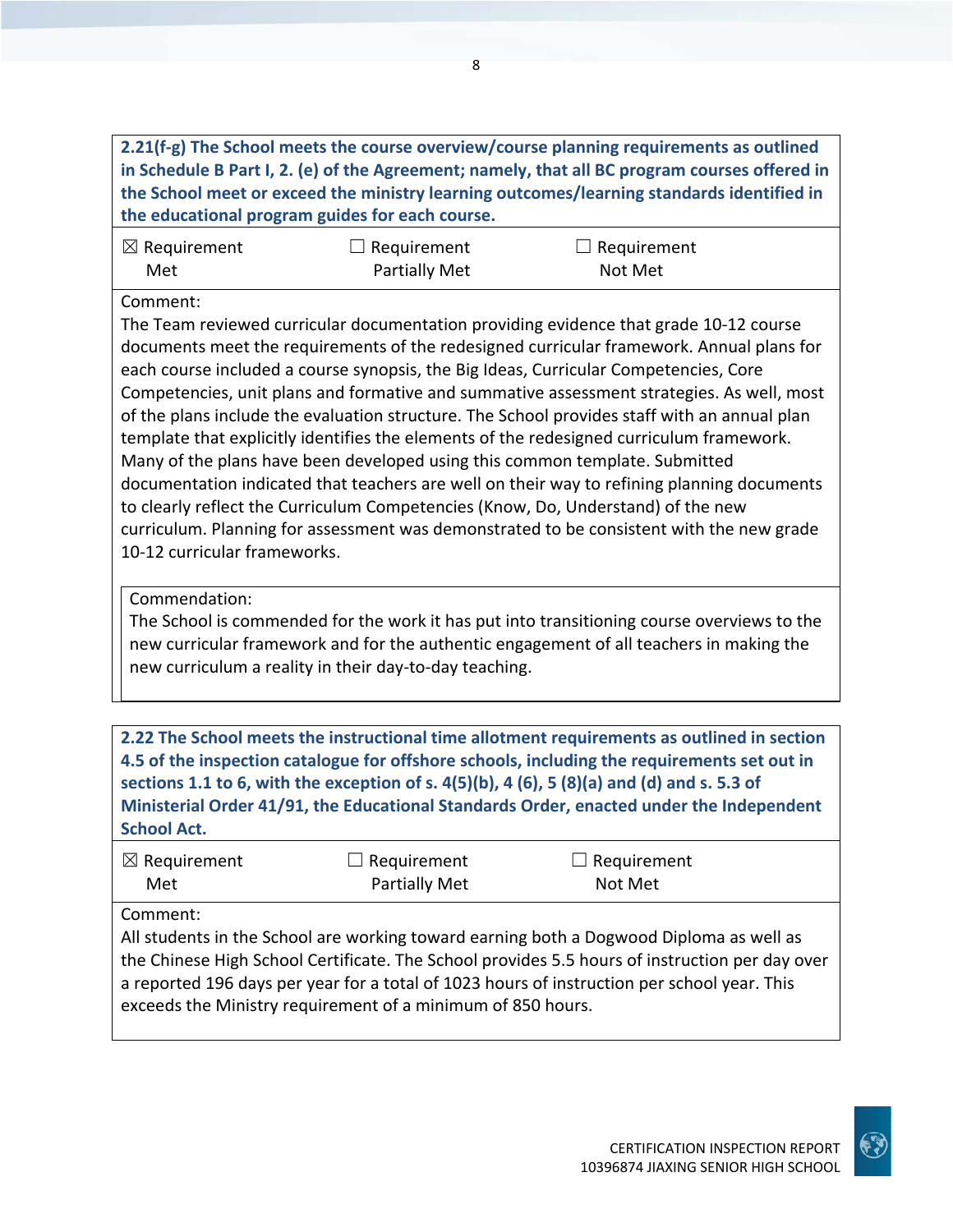# **2.23 The School meets the assessment methods requirements as outlined in section 2.23 of the inspection catalogue for offshore schools.**

| $\boxtimes$ Requirement | $\Box$ Requirement   | $\Box$ Requirement |
|-------------------------|----------------------|--------------------|
| Met                     | <b>Partially Met</b> | Not Met            |

### Comment:

The Team confirms that the School uses a suite of formative and summative assessments practises aligned with the BC education program. The School uses achievement results to analyze trends in student achievement and to set goals and areas of focus for student learning. The School also develops and monitors individualized learning plans for at-risk students.

Formative assessment strategies include reflection journals, classroom participation, student projects assessed using rubrics, in‐class practice questions, homework, KWL charts, formative quizzes and exit slips. Summative assessment methods include presentations, lab reports, reflection journals/videos, essays, assignments, projects, quizzes and tests, providing students a variety of options to show what they know. In addition, some teachers are using rubrics to assess Curriculum Competencies and content.

Consistency in evaluation practices are discussed throughout the school year at staff meetings, using quick scales and rubrics developed by the Ministry of Education. The Principal oversees the invigilation of the Numeracy and Literacy assessments in accordance with the security and invigilation procedures for BC provincial assessments. Procedures include installing the e-assessment security controls, PEN's and passwords on computers, clearing all materials from the room and supervising students during the exam.

Commendation:

The School is commended for having a coherent, comprehensive approach to the assessment of student learning within the redesigned curriculum.

**2.24 The School meets the learning resources requirements as outlined in section 2.24 of the inspection catalogue for offshore schools.**

| $\boxtimes$ Requirement | $\Box$ Requirement   | $\Box$ Requirement |  |
|-------------------------|----------------------|--------------------|--|
| Met                     | <b>Partially Met</b> | Not Met            |  |

Comment:

The School meets the learning resources requirements. It was reported that the Reading Room contains approximately 300 books and 1000 e‐books. Students and staff also have access to the host school library, which has 1700 resources, including English novels and non‐ fiction resources. The School utilizes EBSCO – TOPIC search to assist students in finding high quality content and to help develop the skills needed to conduct research using databases. There are 11 networked computers available for student use in the Reading Room, and a lab with 40 desktop computers is available for instruction and research.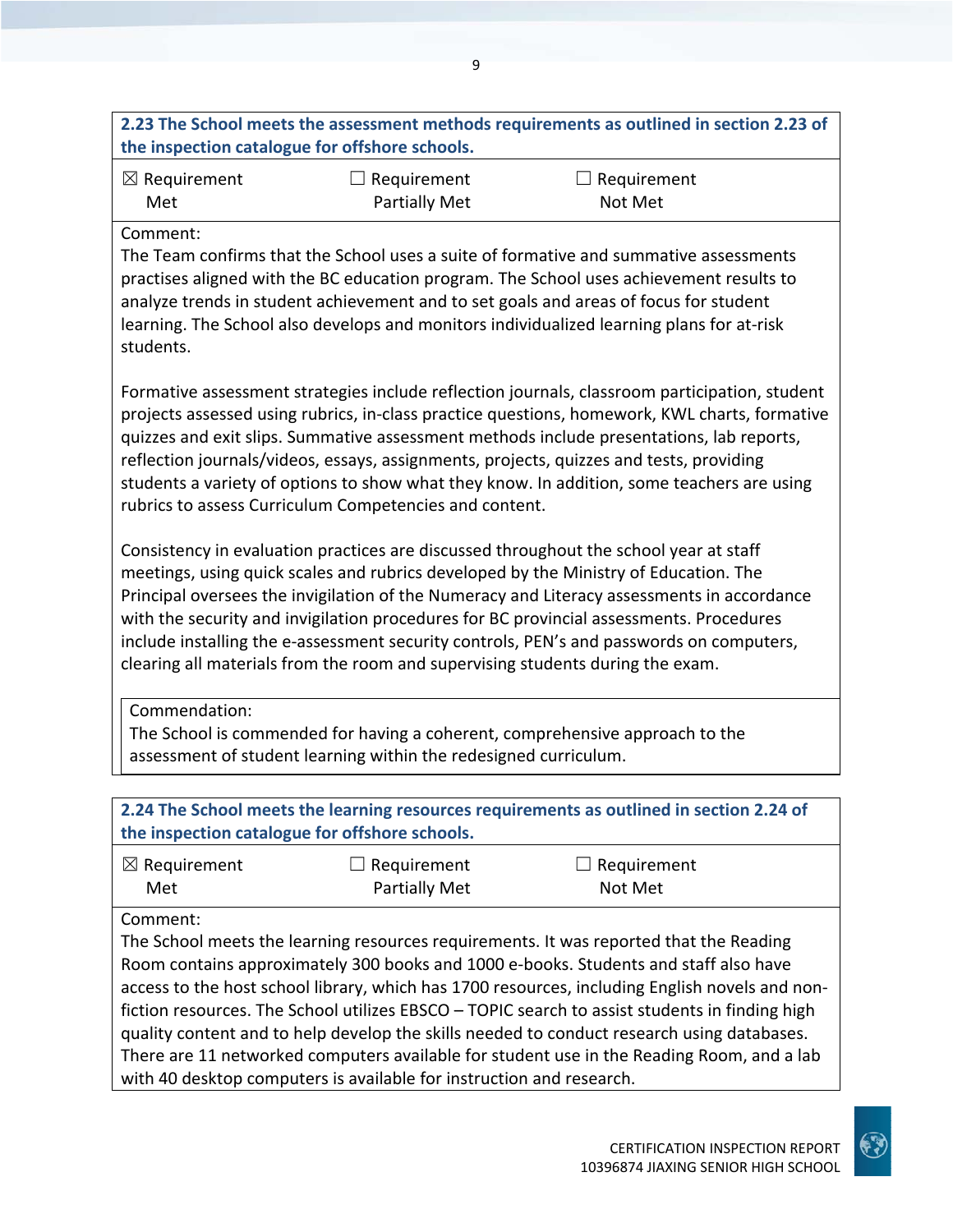The School supports the use of technology in learning and has developed a robust "bring your own device" system. All offices and classrooms have access to wi‐fi and, in an effort to enhance the availability of academic resources, grade 12 students are allowed to bring their own laptop, grade 11 students can bring their own tablet or e‐reader and grade 10 students can bring e‐readers.

Commendation:

The Team commends the School for forming a joint technology policy with the host school, which allows students to use e-readers, tablets and laptops in support of their learning.

## **2.25 The School meets the student progress report requirements as outlined in section 2.25 of the inspection catalogue for offshore schools.**

| $\boxtimes$ Requirement | $\Box$ Requirement | $\Box$ Requirement |  |
|-------------------------|--------------------|--------------------|--|
| Met                     | Partially Met      | Not Met            |  |

Comment:

The School reports to parents four times each school year with two formal reports per semester. In addition, student progress is reviewed monthly and "In progress" interim reports are issued for students who are struggling. Parent‐teacher conferences are facilitated with local Chinese teachers providing translations.

Ongoing communication with students and parents is established using the online program WeChat. Parents and students can also track student progress using the Schoology program. The CINEC organization also publishes a monthly newsletter.

The "comments" section of the report cards has been updated, with more meaningful and descriptive comments in the "comments" bank, and space added for teachers to add anecdotal remarks.

Commendation:

The School is commended for its use of locally certified homeroom teachers and Schoology to keep parents informed about their child's progress. The Team also commends the School for its communications with parents when students are "at‐risk."

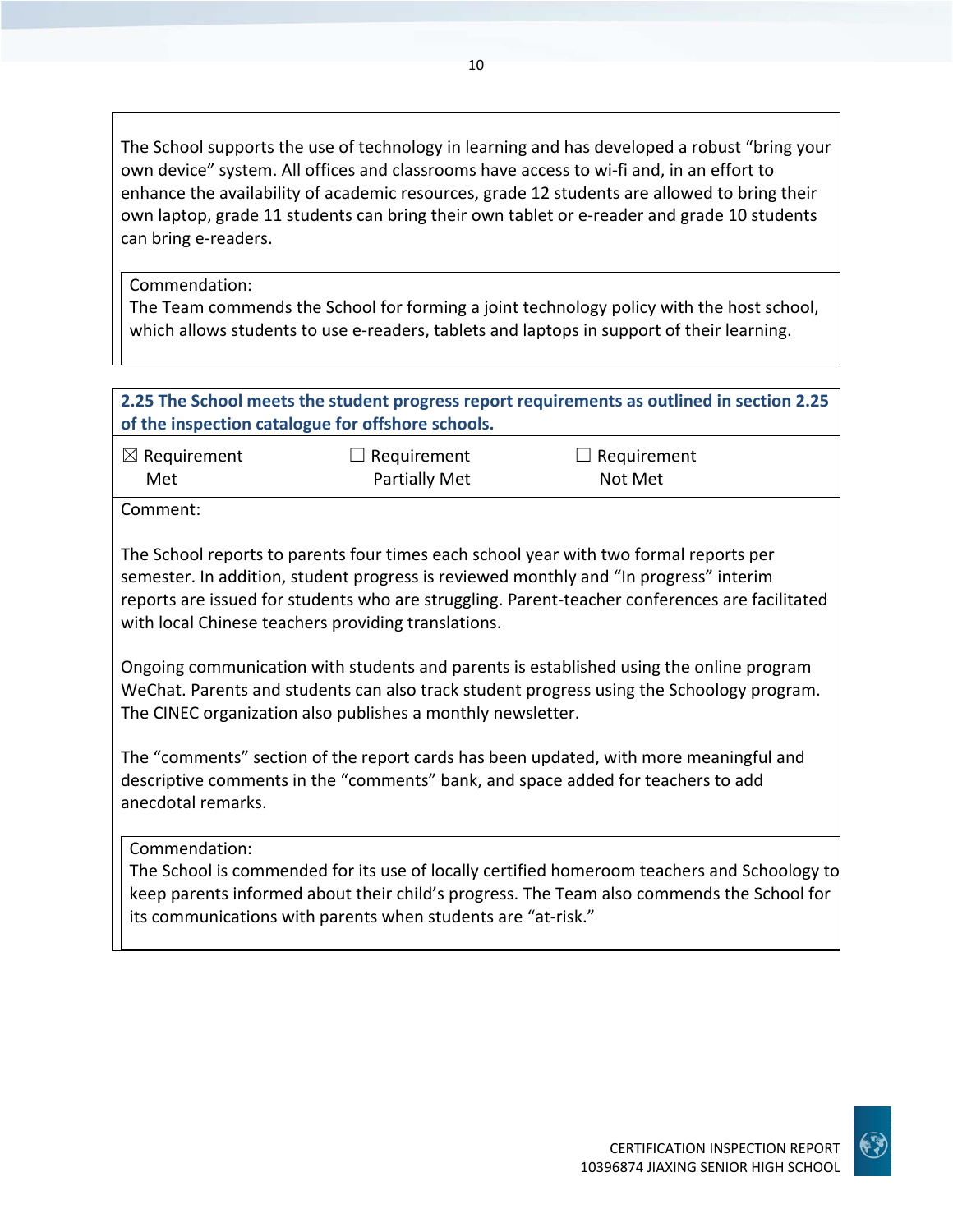| $\boxtimes$ Requirement<br>Met                                                                                                                                                                                                                                                                                                                                                                   | $\Box$ Requirement<br><b>Partially Met</b> | $\Box$ Requirement<br>Not Met                                                                                                                                             |                                                                                                                                                                                           |
|--------------------------------------------------------------------------------------------------------------------------------------------------------------------------------------------------------------------------------------------------------------------------------------------------------------------------------------------------------------------------------------------------|--------------------------------------------|---------------------------------------------------------------------------------------------------------------------------------------------------------------------------|-------------------------------------------------------------------------------------------------------------------------------------------------------------------------------------------|
| Comment:<br>The Team verified that the parent/student handbook - available in English and Mandarin -<br>student admission details, assessment practises, BC Education program outline, the school<br>timetable and calendar of events.                                                                                                                                                           |                                            |                                                                                                                                                                           | has been updated for the 2020/21 school year. The handbook contains relevant information<br>for students and their parents, including school policies and procedures, the appeal process, |
| Commendation:                                                                                                                                                                                                                                                                                                                                                                                    |                                            | The School is commended for having the handbook translated into Mandarin to assist<br>parents and students in understanding and following the expectations of the School. |                                                                                                                                                                                           |
| 2.27 The School meets the teacher handbook requirements as outlined in section 2.27 of<br>the inspection catalogue for offshore schools.                                                                                                                                                                                                                                                         |                                            |                                                                                                                                                                           |                                                                                                                                                                                           |
| $\boxtimes$ Requirement<br>Met                                                                                                                                                                                                                                                                                                                                                                   | $\Box$ Requirement<br><b>Partially Met</b> | Requirement<br>Not Met                                                                                                                                                    |                                                                                                                                                                                           |
| Comment:<br>information regarding teachers' roles and responsibilities. The teacher handbook has six<br>sections: School Philosophy, Professional Responsibilities, School Organization, Assessment<br>and Evaluation, School Routines and Procedures, and Appendices. The handbook also has<br>sections on emergency procedures, teacher evaluation, student conduct and dispute<br>resolution. |                                            |                                                                                                                                                                           | The Team reviewed the updated 2020/21 teacher handbook. The handbook contains detailed                                                                                                    |
| 2.28 The School meets the distributed learning requirements as outlined in section 18 of<br>the Agreement and section 2.28 of the inspection catalogue for offshore schools.                                                                                                                                                                                                                     |                                            |                                                                                                                                                                           |                                                                                                                                                                                           |
| $\Box$ Requirement<br>Met                                                                                                                                                                                                                                                                                                                                                                        | Requirement<br><b>Partially Met</b>        | Requirement<br>Not Met                                                                                                                                                    | $\boxtimes$ Not<br>Applicable                                                                                                                                                             |
| Comment:                                                                                                                                                                                                                                                                                                                                                                                         |                                            |                                                                                                                                                                           |                                                                                                                                                                                           |

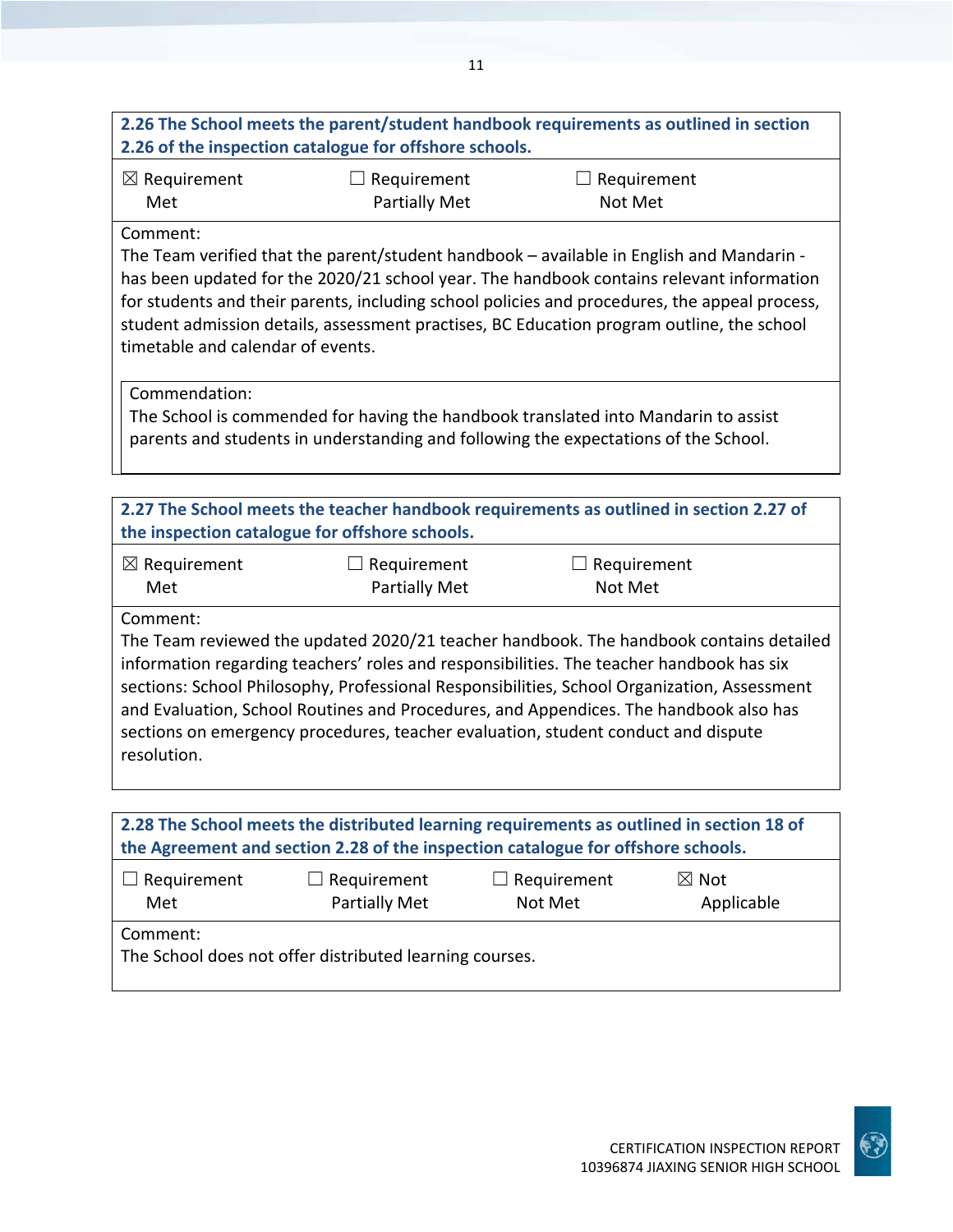# **CONCLUSION**

# **Commendations**

**The Inspection Team wishes to recognize the Owner/Operator, Principal, staff and Offshore School Representative of Jiaxing Senior High School for:**

- establishing a robust, positive and trusting relationship with the host school. The collaborative partnership with the large Chinese secondary school is instrumental in the BC program's longevity and growth.
- the strong, professional and ongoing links between the Owner/Operator, OSR and the School. There is a demonstrable sense of continuous support provided to the School from both the OSR and the Owner/Operator.
- expanding what was already a substantive and successful recruitment and marketing program. The School website includes profile of successful graduates who have been accepted into top Canadian universities, including UBC and University of Toronto.
- promoting a capable, professional and committed Principal. In his short time at the School, the Principal has earned the respect of staff, the principal of the host school, students and parents.
- implementing a weekly inquiry block, which offers increased student choice and enables students to gain credits in an area of interest. The Team further commends the staff for the collaboration and commitment to implementing the new curriculum that they have demonstrated.
- implementing a comprehensive and engaging program in support of English language acquisition.
- the work it has put into transitioning course overviews to the new curricular framework and for the authentic engagement of all teaches in making the new curriculum a reality in their day‐to‐day teaching.
- growing the diversity of assessment methods in alignment with the BC new curriculum.
- forming a joint technology policy with the host school, which allows students to use ereaders, tablets and laptops in support of their learning.
- its use of locally certified homeroom teachers and Schoology to keep parents informed about their child's progress. The Team also commends the School for its efforts in keeping parents informed about their child's progress, especially those who are at‐risk.
- having the handbook translated into Mandarin to assist parents and students in understanding and following the expectations of the School.
- developing a common template for curricular planning and assessment to support teacher planning in the implementation of the new curriculum.